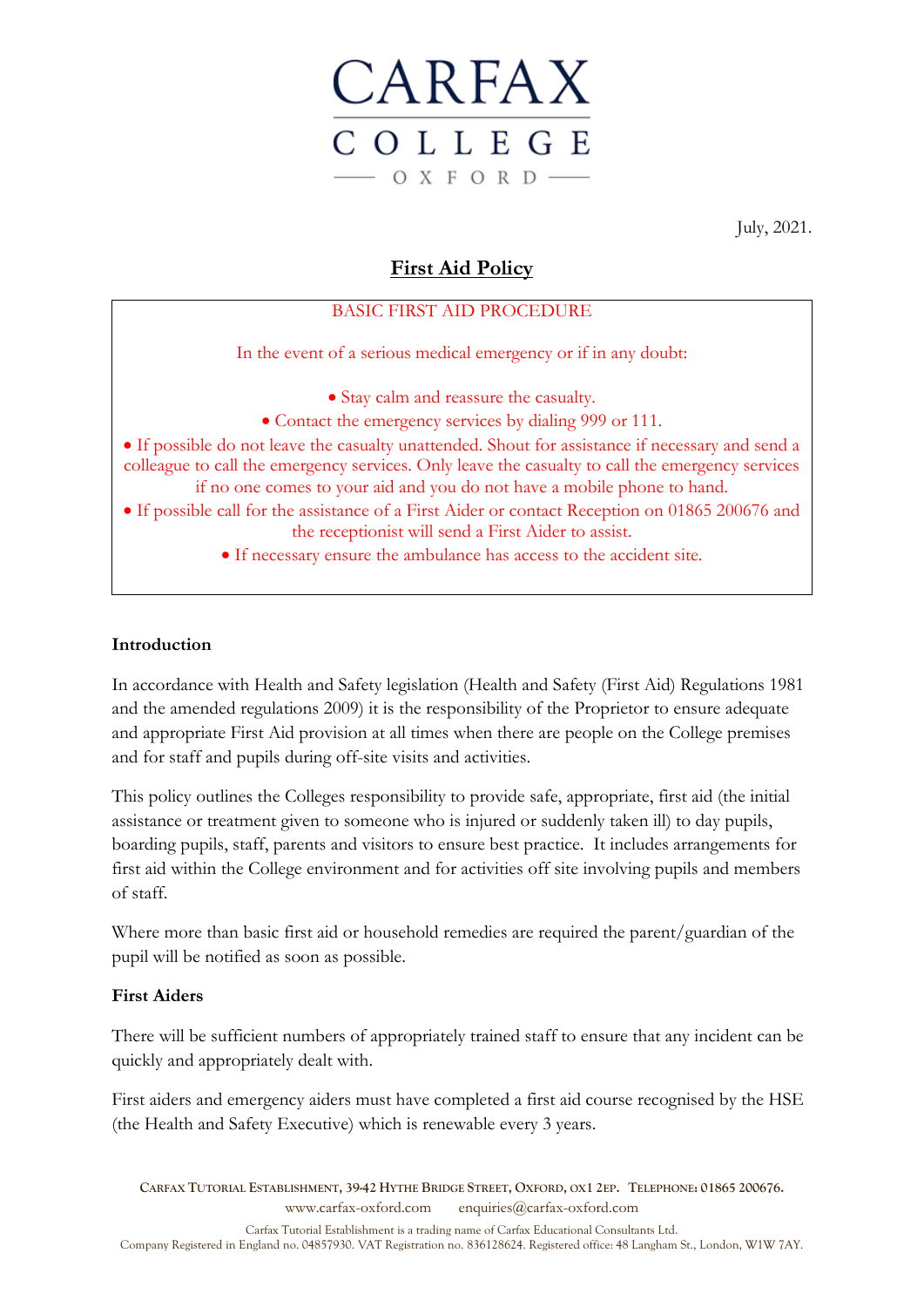A list of our first aiders and the location of first aid boxes in the College will be available in prominent places around the College.

Where applicable, Host family staff will be encouraged to complete first aid training.

The qualified First-Aider in the college are **Katarina Cicmanova (Chief First Aider) and Jake Morris (First Aider)**, whose desks are situated in the reception office.

A suitably stocked First Aid kit is available in the reception office next to the Dame's desk. The Chief First-Aider is responsible for replenishing any used stock from the kit. The First Aid Kits are located in the third drawer and is marked with a green Frist Aid sticker on the

In the same location, the First-Aider also keeps an Accident Record Book, in which any accidents or work-based injuries which occur on the premises are recorded.

In the event that no trained first aider is available or on the premises, tutors, pupils or outside contractors should ask the appointed person for assistance in any matter relating to, or requiring, First Aid treatment.

## **Duties of a First Aider**

- To respond promptly to calls for assistance
- To give immediate assistance to casualties with injuries and illness
- To ensure that ambulance or professional medical help is summoned as appropriate
- To record details of accident and treatment and replacing any first aid supplies used

## **Appointed Persons**

An appointed person acts as First Aider in the absence of the First Aider. Their responsibilities include:

- To take charge of the situation until the First Aider arrives.
- To contact emergency services as appropriate.
- To ensure that first aid boxes are replenished regularly and particularly after an incident.

#### **Pupils taken ill/ having an accident in the classroom or elsewhere in the College**

If a pupil is taken ill or has an accident in the classroom or anywhere else in the College then they should be sent to the College Dame. If the pupil is too unwell/injured to go to the reception then the College Dame should be fetched. If necessary, first aid will be given at the site and where required an ambulance called. If the pupil's condition is serious an ambulance should be called before the First Aider arrives.

The preceding paragraph also applies to any other person who is taken ill or has an accident on the College premises.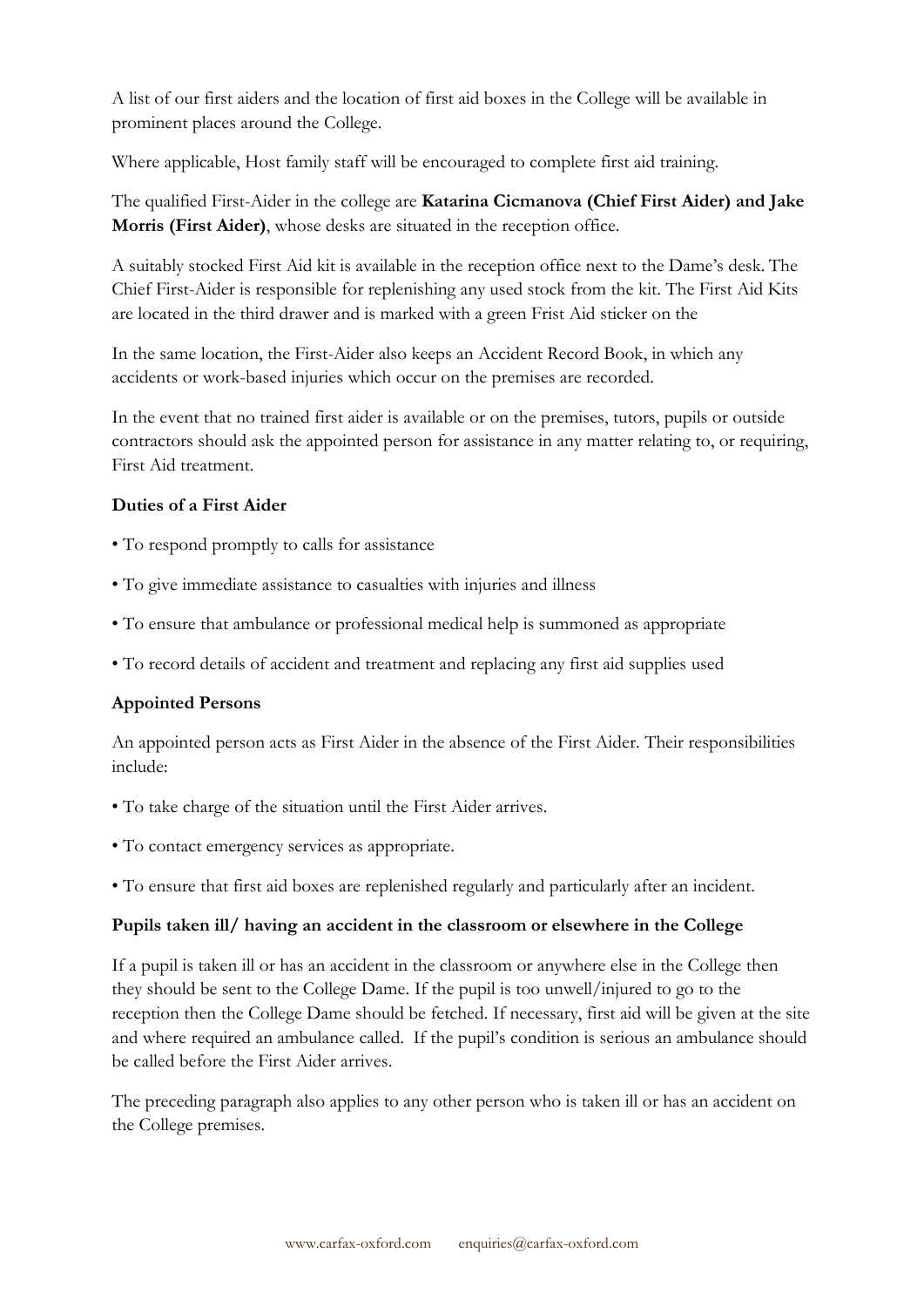A member of staff will accompany any pupil taken to hospital and await the arrival of parent/guardian.

## **Notifiable Diseases**

Any notifiable disease to any pupil/child will be reported to Public Health England (PHE).

A list of possible or likely occurrences/diseases which require reporting under RIDDOR regulations is included in the appendix No 6. This document is for guidance purposes only, and the HSO should be consulted in the event of any serious incidents or illnesses.

(see separate Covid-19 policy)

#### **Pupils with medical conditions**

A list of pupils who have medical conditions will be kept in sharepoint for staff to access.

Location: Documents/Admission Register/Admission Register.xls

Students with severe allergies or condition to be known for First Response Teams will be listed and kept in a folder at the reception.

#### **Activities offsite**

When an activity is taking place offsite the designated leader of the party should ensure that they have details of any pupils/children with medical conditions and any treatment they require. They can access this information from The Dame. They are also responsible for collecting a first aid kit and for reporting any accident that occurs offsite.

When to call an ambulance

If a nurse or qualified first aider assesses a casualty and decides an ambulance should be called, or an un- qualified person is unsure about a casualty's condition 999/112 should be rung with the upmost speed. The condition, the treatment and the location of the casualty should be clearly stated and the instructions given by the ambulance service should be followed.

## **Record keeping**

Records should be kept of any first aid administered within the College.

The Accident Record Book is maintained by the Chief First-Aider and inspected by the Health and Safety Officer (HSO) on a monthly basis, or sooner if the First-Aider has reason to bring it to the HSO's attention, with a view to re-assessing or investigating any potential hazards which may exist, or amending the company health and safety policy.

Any accidents falling into the RIDDOR guidelines must be reported to OFSTED, as well as the HSE.